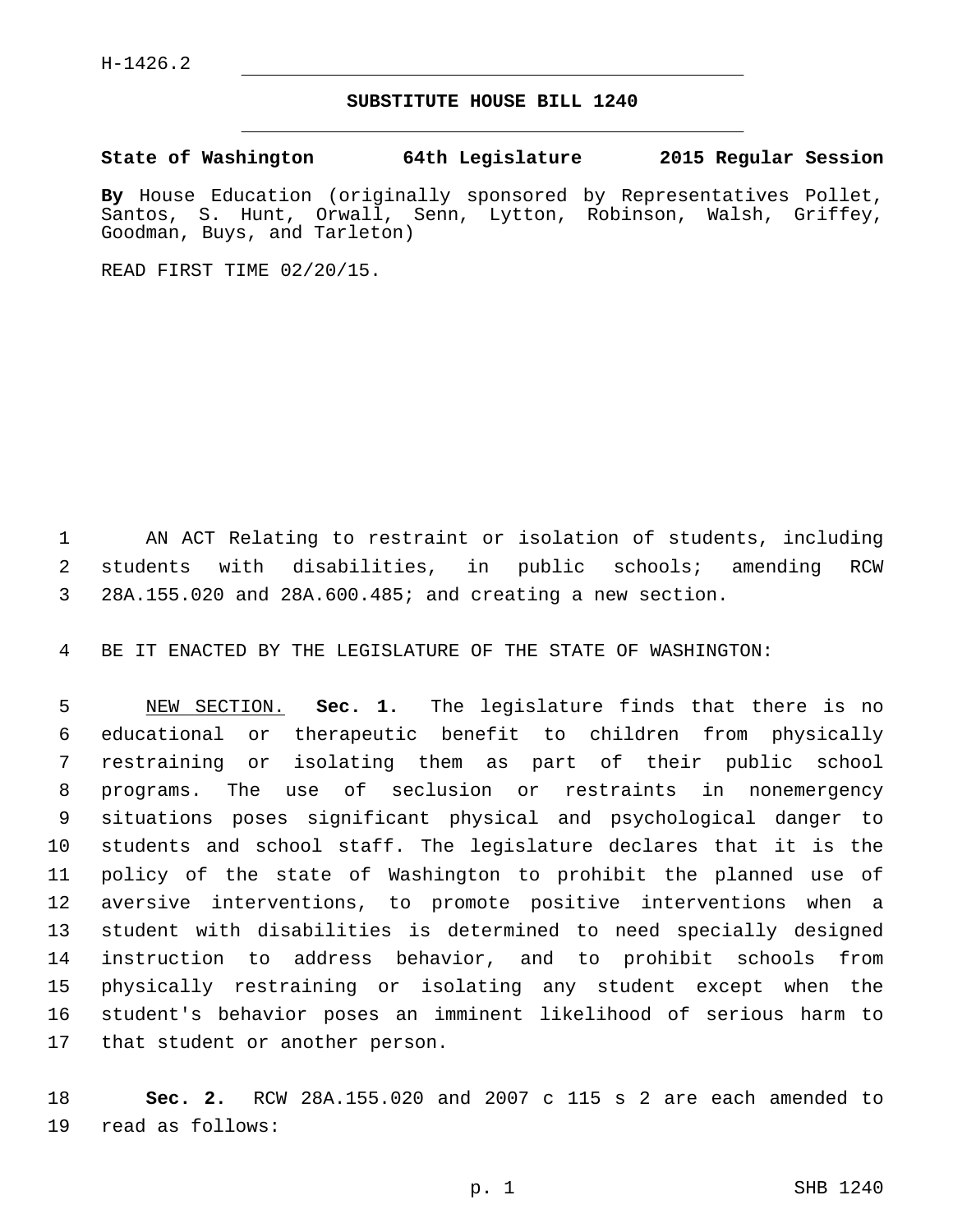There is established in the office of the superintendent of public instruction an administrative section or unit for the education of children with disabilities who require special 4 education.

 Students with disabilities are those children whether enrolled in school or not who through an evaluation process are determined eligible for special education due to a disability.

 In accordance with part B of the federal individuals with disabilities education improvement act and any other federal or state laws relating to the provision of special education services, the superintendent of public instruction shall require each school district in the state to insure an appropriate educational opportunity for all children with disabilities between the ages of three and twenty-one, but when the twenty-first birthday occurs during the school year, the educational program may be continued until the end of that school year. The superintendent of public instruction, by rule, shall establish for the purpose of excess cost funding, as provided in RCW 28A.150.390, 28A.160.030, and 28A.155.010 through 28A.155.160, functional definitions of special education, the various types of disabling conditions, and eligibility criteria for special education programs for children with disabilities, including 22 referral procedures, use of ((aversive)) positive behavior interventions, the education curriculum and statewide or district-wide assessments, parent and district requests for special education due process hearings, and procedural safeguards. For the purposes of RCW 28A.155.010 through 28A.155.160, an appropriate education is defined as an education directed to the unique needs, abilities, and limitations of the children with disabilities who are enrolled either full time or part time in a school district. School districts are strongly encouraged to provide parental training in the care and education of the children and to involve parents in the classroom.32

 Nothing in this section shall prohibit the establishment or continuation of existing cooperative programs between school districts or contracts with other agencies approved by the superintendent of public instruction, which can meet the obligations of school districts to provide education for children with disabilities, or prohibit the continuation of needed related services to school districts by the department of social and health services.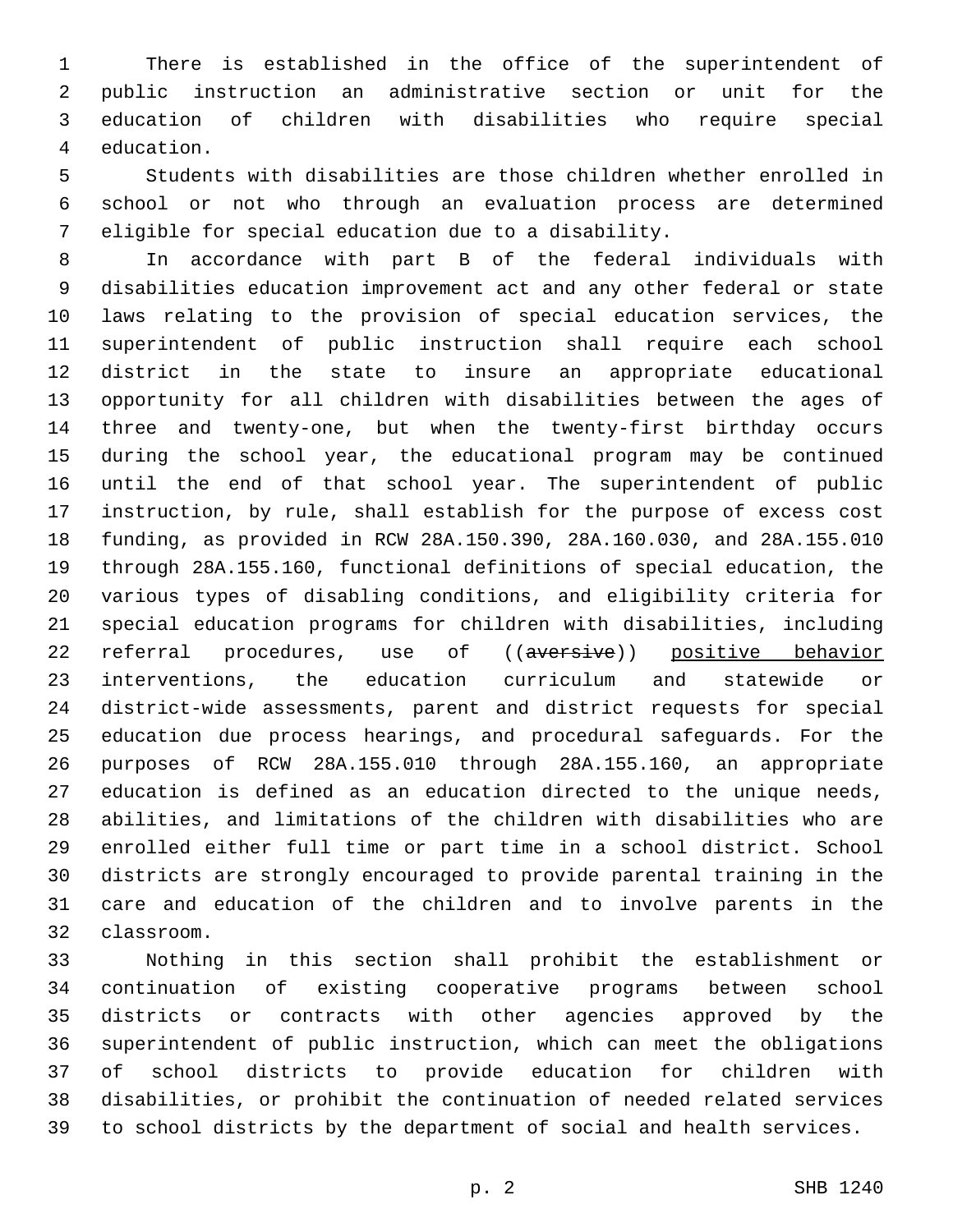This section shall not be construed as in any way limiting the powers of local school districts set forth in RCW 28A.155.070.

 **Sec. 3.** RCW 28A.600.485 and 2013 c 202 s 2 are each amended to 4 read as follows:

 (1) The definitions in this subsection apply throughout this section unless the context clearly requires otherwise.

 (a) "Isolation" means ((excluding a student from his or her 8 regular instructional area and)) restricting the student alone within a room or any other form of enclosure, from which the student may not 10 leave. It does not include a student's voluntary use of a quiet space for self-calming.

 (b) "Restraint" means physical intervention or force used to 13 control a student, including the use of a restraint device to 14 restrict a student's freedom of movement.

 (c) "Restraint device" means a device used to assist in controlling a student, including but not limited to metal handcuffs, plastic ties, ankle restraints, leather cuffs, other hospital-type 18 restraints, pepper spray, tasers, or batons. Restraint device does not mean a seat harness used to safely transport students. This section shall not be construed as encouraging the use of these devices.

22 (2) The provisions of this section apply ((only to any restraint of a student who has an individualized education program or plan developed under section 504 of the rehabilitation act of 1973 that 25 results in a physical injury to a student or a staff member, any restraint of a student who has an individualized education program or plan developed under section 504 of the rehabilitation act of 1973, 28 and any isolation of a student who has)) to all students, including 29 those who have an individualized education program or plan developed under section 504 of the rehabilitation act of 1973. The provisions of this section apply only to incidents of restraint or isolation 32 that occur while a student ((who has an individualized education program or plan developed under section 504 of the rehabilitation act 34 <del>of 1973</del>)) is participating in school-sponsored instruction or activities.35

 (3)(a) An individualized education program or plan developed under section 504 of the rehabilitation act of 1973 must not include the use of restraint or isolation as a planned behavior intervention, but may refer to the district policy developed under subsection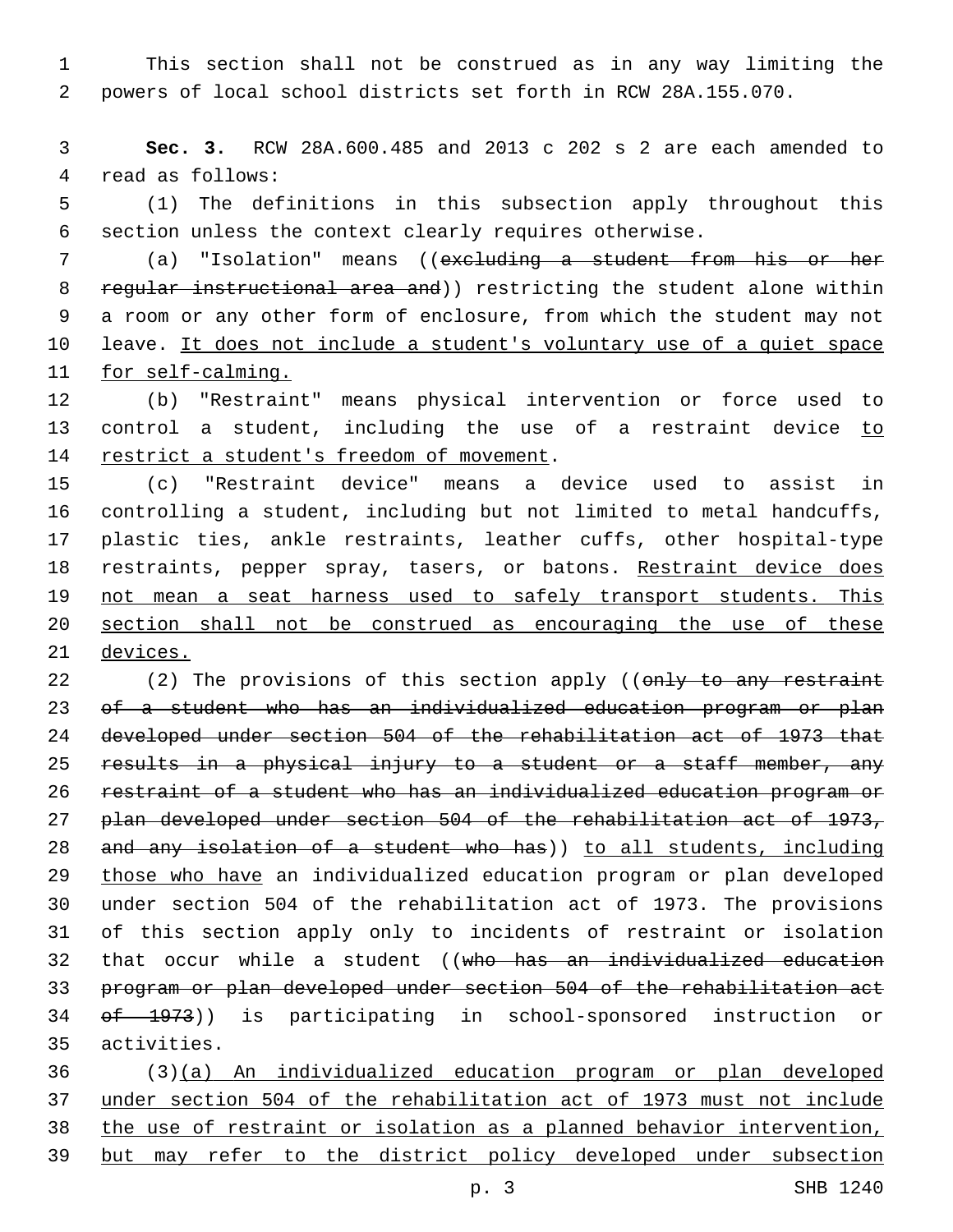(3)(b) of this section. Nothing in this section is intended to limit 2 the provision of a free appropriate public education under Part B of the federal individuals with disabilities education improvement act or section 504 of the federal rehabilitation act of 1973.

 (b) Restraint or isolation of any student is permitted only when reasonably necessary to control spontaneous behavior that poses an imminent likelihood of serious harm, as defined in RCW 70.96B.010. Restraint or isolation must be closely monitored to prevent harm to the student, and must be discontinued as soon as the likelihood of serious harm has dissipated. Each school district shall adopt a policy providing for the least amount of restraint or isolation 12 appropriate to protect the safety of students and staff under such 13 circumstances.

14 (4) Following the release of a student from the use of restraint 15 or isolation, the school must implement follow-up procedures. These 16 procedures must include: (a) Reviewing the incident with the student 17 and the parent or guardian to address the behavior that precipitated 18 the restraint or isolation and the appropriateness of the response; 19 and (b) reviewing the incident with the staff member who administered 20 the restraint or isolation to discuss whether proper procedures were 21 followed and what training or support the staff member needs to help 22 the student avoid similar incidents.

23 (( $(4)$ )) (5) Any school employee, resource officer, or school 24 security officer who uses ((<del>any chemical spray, mechanical</del>)) 25 isolation or restraint((, or physical force)) on a student during 26 school-sponsored instruction or activities must inform the building 27 administrator or building administrator's designee as soon as 28 possible, and within two business days submit a written report of the 29 incident to the district office. The written report ((should)) must include, at a minimum, the following information:30

31 (a) The date and time of the incident;

32 (b) The name and job title of the individual who administered the 33 restraint or isolation;

34 (c) A description of the activity that led to the restraint or 35 isolation;

36 (d) The type of restraint or isolation used on the student, 37 including the duration; ((and))

38 (e) Whether the student or staff was physically injured during 39 the restraint or isolation incident and any medical care provided; 40 and